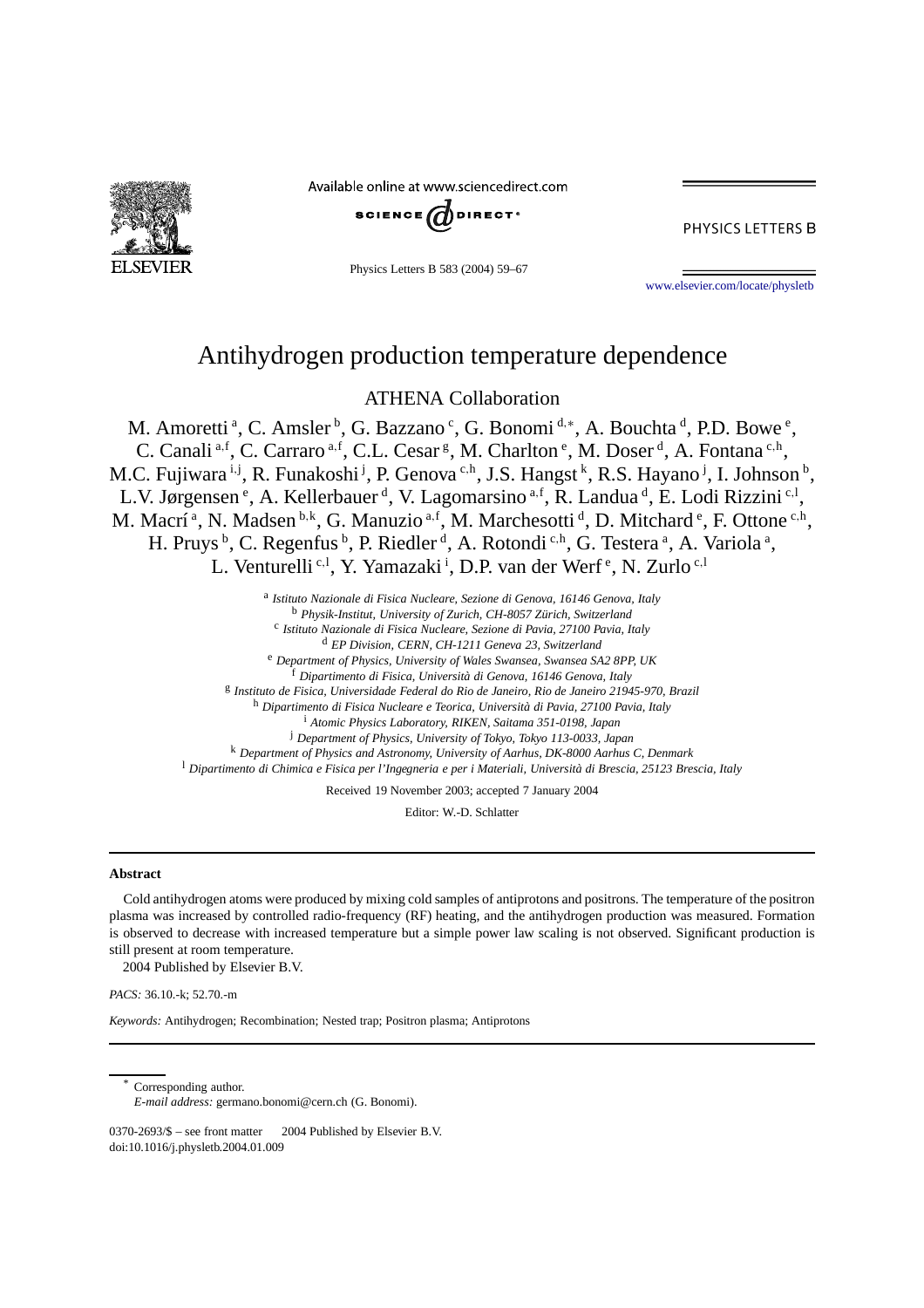### **1. Introduction**

Cold antihydrogen  $(\bar{H})$  atoms have recently been produced by two experiments at CERN. First ATHE-NA [1] and then ATRAP [2] reported the creation of samples of cold antihydrogen by mixing antiprotons  $(\bar{p}$ 's) and positrons  $(e^{+}$ 's) at low temperature in a nested Penning trap [3]. Under these conditions the two main processes [4] expected to be important for  $\bar{H}$  formation are radiative combination and three body combination [5–7]. The two mechanisms lead to different quantum state populations of the antiatoms, and have different dependence on the positron plasma density and temperature. Important insights into the formation mechanism and state distribution can therefore be obtained by studying the temperature dependence of the production of antihydrogen. A better knowledge of the state distribution, and how to influence it, is needed in order to prepare states that can be trapped and studied. For instance, precision spectroscopy of antihydrogen promises high precision CPT tests building on accurate hydrogen spectroscopy [8,9]. In this Letter we present the first studies of the temperature dependence of antihydrogen production.

#### **2. Antihydrogen production**

#### *2.1. Overview*

The ATHENA experiment uses antiprotons delivered by CERN's Antiproton Decelerator (AD) and positrons emitted from a  $^{22}$ Na radioactive source  $(1.4 \times 10^9$  Bq). Both the  $\bar{p}$ 's and the  $e^+$ 's are trapped, cooled and accumulated prior to mixing in a nested Penning trap. This trap configuration allows simultaneous trapping of oppositely charged particles. The 3 Tesla solenoidal magnetic field which provides the radial confinement also allows positrons to cool efficiently (with a time constant  $\tau \simeq 0.5$  s) to the trap temperature by the emission of synchrotron radiation [10]. The trap is kept at a temperature of  $\sim$  15 K and the mixing region at a pressure of less than 10−<sup>12</sup> mbar. In a "standard mixing cycle" the central part of the nested trap is filled with about  $7 \times 10^7 e^{+}$ 's. Once the positrons have self-cooled, about  $10^4$   $\bar{p}$ 's are injected at about 30 eV and the two particle species allowed to interact for about 3 minutes. At the end of the mixing cycle the nested trap is emptied and the process restarted.

Neutral  $\overline{H}$  atoms escape the confinement region and annihilate on the trap electrodes producing on average about five pions (charged and neutral) from the  $\bar{p}$  annihilation, and two 511 keV  $\gamma$ 's from the  $e^+$ annihilation (the  $3\gamma$  contribution to our H signal does not exceed 5% [11]). The nested trap is surrounded by a detector that allows reconstruction of  $\bar{H}$  annihilations [12]. Charged particles are detected by two layers of double sided silicon micro-strip detectors. The reconstruction efficiency for  $\bar{p}$  annihilation vertices is about 50%. Photons from positron annihilations are detected by CsI crystals with an efficiency of about 20% per photon. Their energy is also measured with a resolution of 24% (FWHM). Detector readout is triggered when at least three sides in the outer silicon modules are hit. Our trigger efficiency for  $\bar{p}(\bar{H})$  annihilations is 85  $\pm$  10% and this value has been used to correct all the data presented here. The detector intrinsic trigger dead time, in absence of read out, is about 2 µs. At the beginning of readout the detector trigger is masked for 300 µs to avoid digital cross talk. This is therefore our maximum trigger dead time which is negligible given a maximum rate of 400 Hz. However, the complete readout of the detector takes about 10 ms and high event rates may lead to saturation of the readout. This effect was monitored and corrected for. More details about the experimental setup and the data acquisition system can be found elsewhere [13].

#### *2.2. Positron plasma temperature*

Synchrotron cooling of positrons and the interparticle Coulomb collisions are expected, in the absence of externally applied perturbations, to bring the plasma into thermal equilibrium with the surrounding electrodes, which have a temperature of  $\sim$  15 K. In equilibrium the positron plasma rotates semi-rigidly around the magnetic field axis. Theoretical models [10,14,15] and experimental studies [16] indicate that the positron velocity distribution in the rotating reference frame is Maxwellian with a thermal equilibration rate of a few tens of kHz [17]. The antiprotons are cooled by the positrons through Coulomb collisions [18–20] in tens of ms. For heated positrons, the cooling time is somewhat slower  $(< 1 \text{ s})$ . At thermal equi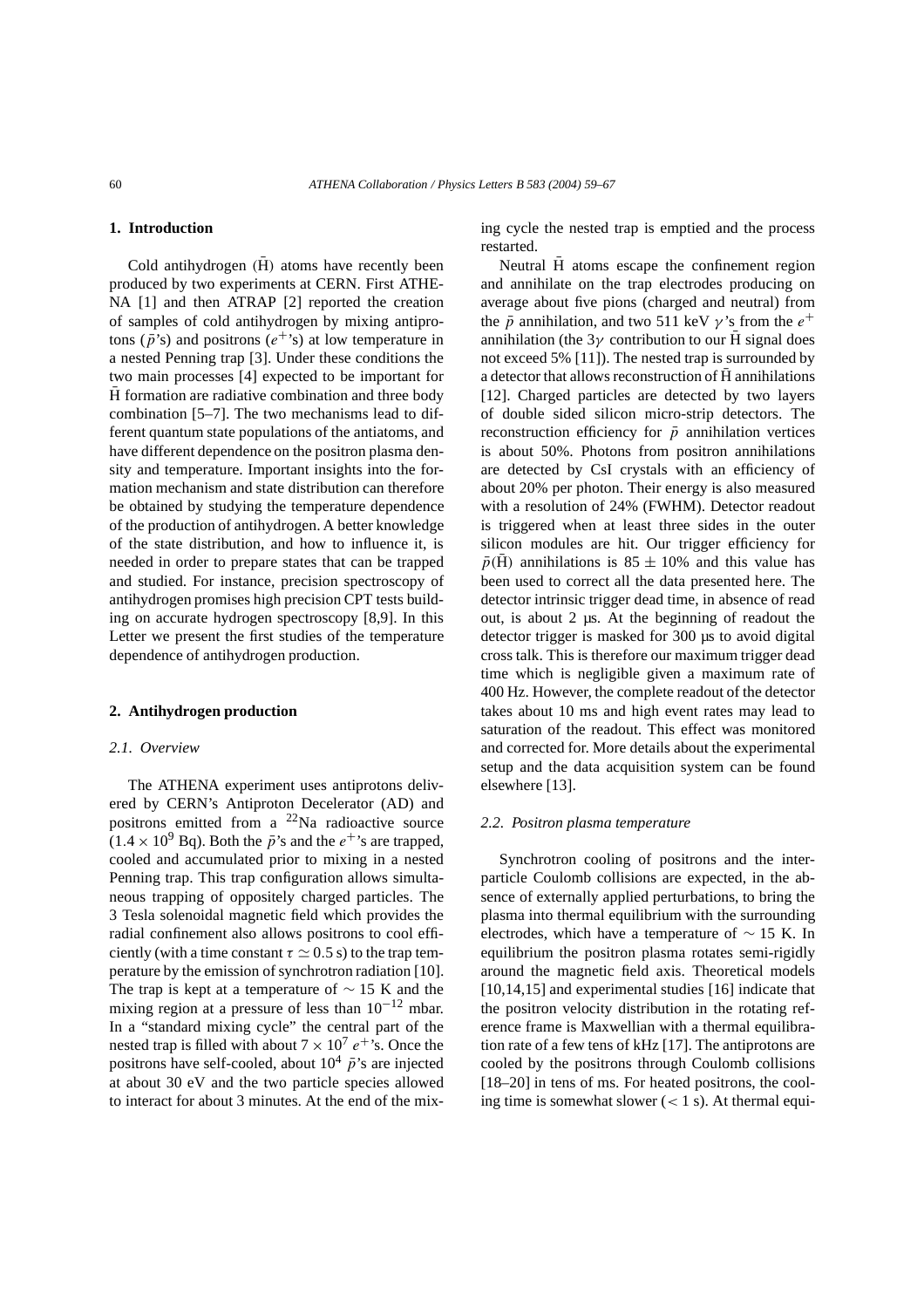Table 1

Summary of the results of measurements with different positron plasma temperatures.  *T* is the temperature increase. "*p*¯'s" is the total number of antiprotons used in the mixing cycles. The "cos $(\theta_{\gamma\gamma})$  excess" is the opening angle excess and "peak" is the peak trigger rate (see text for details). These quantities are available only for the high statistics samples. The integrated number of triggers for different time intervals from the start of mixing cycle are also reported. All the values were normalized to a standard cycle with  $10^4$   $\bar{p}$ 's. The errors in  $\Delta T$  represent the maximum systematic uncertainty. The errors in  $\cos(\theta_{\gamma\gamma})$ , peak trigger rate, and number of triggers are each the combination of statistical and systematic errors

| $\Delta T$ (meV) | $\bar{p}$ 's                    | $cos(\theta_{\nu\nu})$ excess | Peak (Hz)    | Triggers     |                |
|------------------|---------------------------------|-------------------------------|--------------|--------------|----------------|
|                  |                                 |                               |              | 3s           | 180 s          |
| $\Omega$         | $(2.94 \pm 0.21) \times 10^6$   | $1.65 \pm 0.19$               | $454 \pm 44$ | $441 + 40$   | $2612 \pm 240$ |
| $3^{+15}_{-3}$   | $(3.46 \pm 0.25) \times 10^4$   |                               |              | $395 \pm 38$ | $2409 \pm 222$ |
| $7^{+15}_{-7}$   | $(4.08 \pm 0.29) \times 10^4$   |                               |              | $338 \pm 32$ | $2233 \pm 206$ |
| $15 \pm 15$      | $(1.82 \pm 0.13) \times 10^6$   | $1.08 \pm 0.15$               | $381 \pm 38$ | $352 \pm 32$ | $1981 \pm 181$ |
| $25 \pm 15$      | $(3.13 \pm 0.22) \times 10^{4}$ |                               |              | $214 + 22$   | $1683 \pm 156$ |
| $43 + 17$        | $(1.52 \pm 0.11) \times 10^6$   | $0.65 \pm 0.11$               | $140 \pm 16$ | $167 + 15$   | $1388 \pm 127$ |
| $121 \pm 19$     | $(3.22 \pm 0.23) \times 10^4$   |                               |              | $73 \pm 8$   | $1003 \pm 94$  |
| $306 \pm 30$     | $(1.06 \pm 0.08) \times 10^6$   | $0.04 \pm 0.01$               | $22 \pm 5$   | $33 \pm 3$   | $827 \pm 76$   |

librium, due to the mass difference, the relative velocity between the  $e^{+}$ 's and the  $\bar{p}$ 's is predominantly due to the positron plasma temperature.

The positron plasma was characterized by a typical length of 32 mm, radius of 2.5 mm, particle number  $7 \times 10^7$ , number density  $1.7 \times 10^8$  cm<sup>-3</sup> and storage time of thousands of seconds. These quantities have been measured using a nondestructive plasma modes diagnostic method based on the observation of the first two axial modes of a finite temperature plasma [21,22]. The reproducibility of the results, over several weeks and under different conditions, was good. Maximum variations in density of about 30% were observed.

During mixing the positron plasma temperature could be changed in a controlled way by RF excitation of the axial dipole mode of the plasma. Heating was achieved by the application of a radio frequency drive to one of the electrodes with a 2 MHz span across the dipole mode resonance (typically around 20 MHz) at a sweeping frequency of 1 kHz. Excitation at the dipole mode ensures that the plasma reaches thermal equilibrium rapidly [17]. A measured shift in the quadrupole frequency was used to calculate the magnitude of the temperature change with a reasonable uncertainty [21,22]. The minimum measurable temperature increase was about 15 meV ( $\simeq$  175 K). Note that the modes diagnostic yields only relative temperature changes and not the absolute temperature of the positron plasma. The electrode temperature of 15 K is

thus the lower limit for the unheated plasma temperature, and we adopt this as our unperturbed temperature.

Mixing of positrons and antiprotons was carried out for different positron plasma temperatures (Table 1). Four samples contained enough data to allow a detailed analysis of antihydrogen production, as described in [1]. This set includes the so-called "cold mixing" where no heating was applied, as well as three samples with  $\Delta T = 15 \pm 15$  meV ( $\simeq$  175 K),  $\Delta T =$  $43 \pm 17$  meV ( $\simeq 500$  K) and  $\Delta T = 306 \pm 30$  meV  $(\simeq 3500 \text{ K}, \text{``hot mixing'' sample)}.$ 

For the two samples in Table 1 with a temperature increase lower than our resolution of 15 meV, a linear correlation between the applied heating voltage and the temperature increase was assumed. A quadratic behaviour, possible in this regime of low heating power, would result in very similar  $\Delta T$ 's, the differences being well within the uncertainties associated to these temperatures.

#### *2.3. Antihydrogen signal*

For clarification it should be stressed that in the following antihydrogen production refers only to antiatoms that annihilate on the walls of the charged particle trap within the detector volume. The detector solid angle coverage for  $\bar{H}$  emerging isotropically from the trap center and annihilating at the electrodes is estimated to be ∼ 98% by Monte Carlo calculation.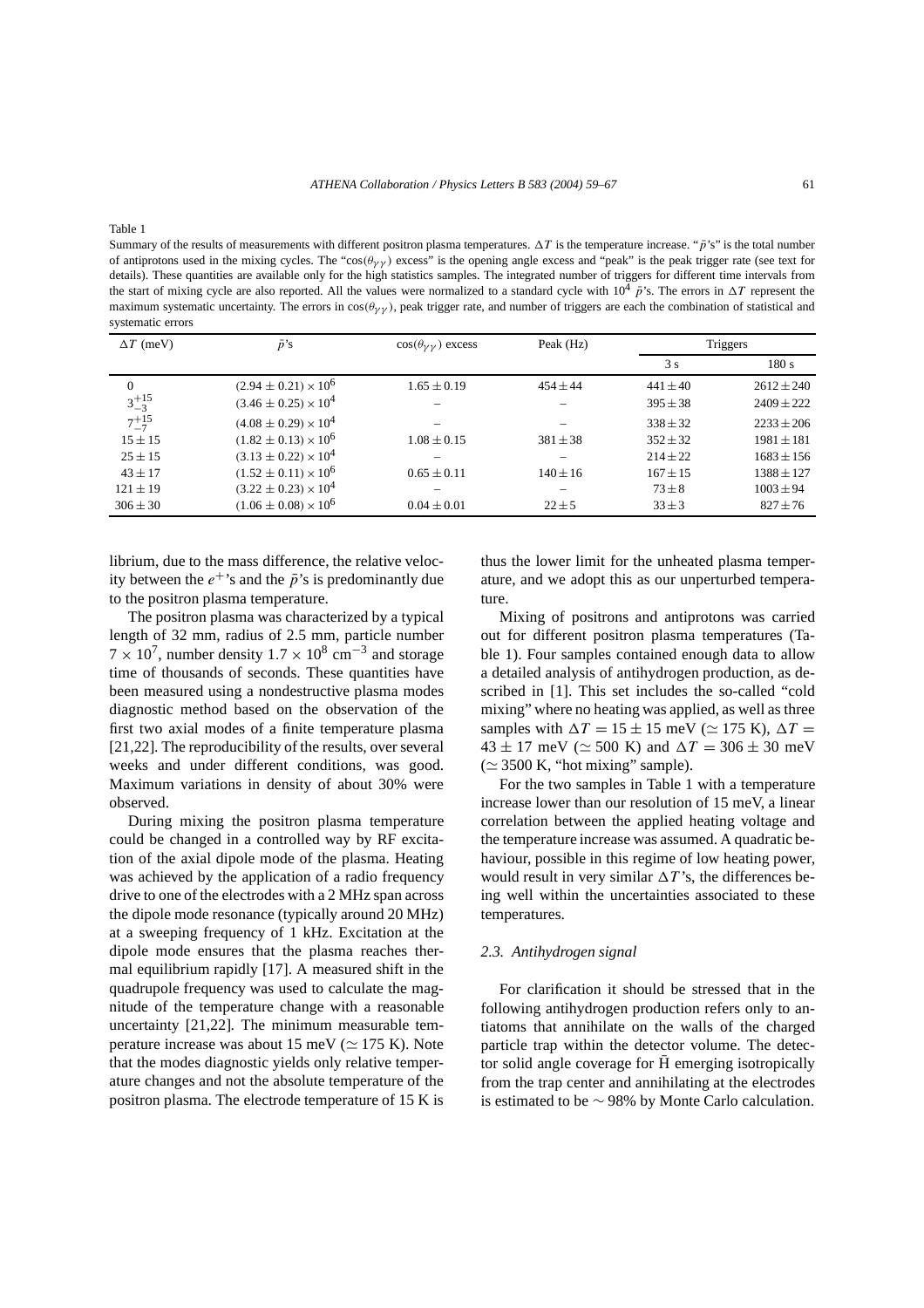Antihydrogen formation was previously [1] demonstrated by full reconstruction of the simultaneous annihilation of the  $\bar{p}$  and  $e^+$ . After the determination of the position of the  $\bar{p}$  annihilation vertex, we search for clean evidence of  $e^+$  annihilation 511 keV photons in the CsI crystal data. A charged particle track intercepting a crystal eliminates that crystal and its eight nearest neighbors from consideration. For each of the remaining crystals we require an energy deposit in the 511 keV window and no deposit in any of the adjacent ones. We select only those events which have a vertex and two crystals passing these criteria. The "opening angle"  $(\theta_{\gamma\gamma})$  is the angle, as seen from the annihilation vertex, between these two crystals. An ideal H¯ event will have an opening angle of 180◦, corresponding to  $\cos(\theta_{\gamma\gamma}) = -1$ . H annihilations may also produce events with  $\cos \theta_{\gamma\gamma}$  > −1, since the 511 keV  $\gamma$ 's from the positron annihilation may be undetected and replaced by low energy *γ* 's. These background *γ* 's are generated in electromagnetic showers created by high energy *γ* 's coming from neutral pion decay. Such pairs of photons have no angular correlation with the antiproton vertex. This is confirmed by the opening angle distribution of a Monte Carlo simulation of pure  $\overline{H}$ annihilations (Fig. 1(a)).

The opening angle distributions for four different temperatures are shown in Fig. 1(b)–(e). All distributions except that for hot mixing show an excess of events at  $cos(\theta_{\gamma\gamma}) = -1$ . The "opening angle excess", defined as the number of events with  $\cos(\theta_{\gamma\gamma}) \leq -0.95$  exceeding the central plateau (see Table 1), is shown as a function of the temperature in Fig. 3(a). This number is proportional to the total number of  $\overline{H}$  atoms produced during a standard cycle.

In order to further study  $\overline{H}$  formation at various positron temperatures we analyze our measurements in a variety of ways that may be used as proxies for the direct detection of the antihydrogen annihilation event. We have shown in a previous publication [11] that in cold mixing the antihydrogen annihilations account for a significant fraction ( $\sim$  65%) of the trigger rate. Fig. 2 shows the trigger rates in the first 3 s of mixing for the four samples with high statistics. In Table 1 the number of triggers in the time windows  $0-3$  s and  $0-180$  s, where 0 is the start of mixing and 180 s is the maximum mixing interval are reported. These values are corrected for the trigger



Fig. 1. Distribution of  $cos(\theta_{\gamma\gamma})$  for different positron plasma temperatures. (a) Monte Carlo simulation of a pure  $\overline{H}$  sample, (b)–(e) measured distributions for positron plasma temperatures with high statistics. The distributions were normalized to a standard mixing cycle with  $10^4 \bar{p}$ 's.

efficiency. The total number of triggers during mixing as a function of the positron plasma temperature is shown, for all the samples, in Fig. 3(b). The hot mixing data were interpreted as the background due to  $\bar{p}$ -only annihilations and were subtracted from the other samples. The temperature dependence of the trigger data is very similar to that of the opening angle excess. This suggests that the integrated number of triggers, after hot mixing background subtraction, is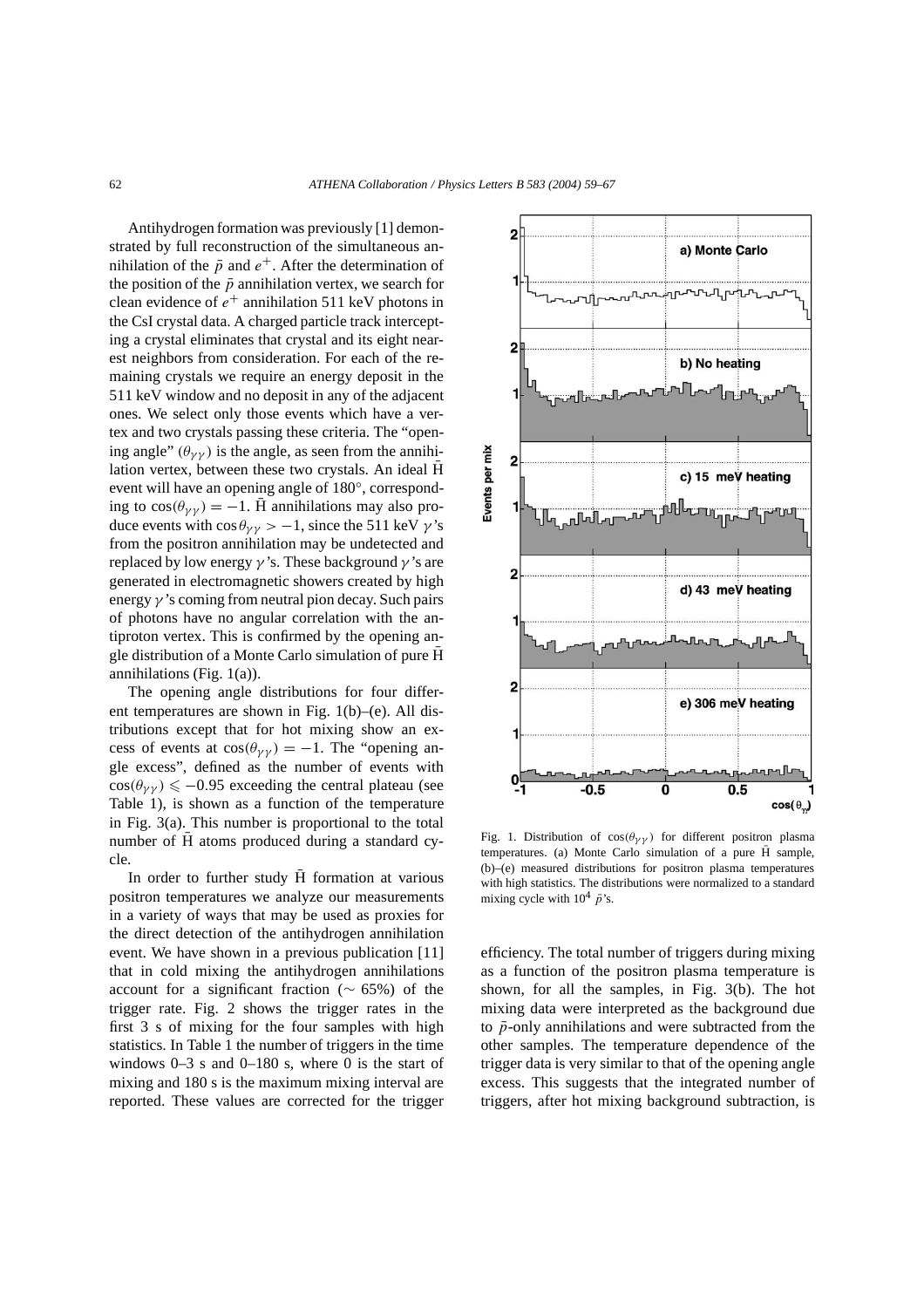

Fig. 2. Trigger rates in the first 3 seconds for 4 different positron plasma temperatures corresponding to high statistics samples. The complete samples have been scaled to a single standard mixing cycle with  $10^4 \bar{p}$ 's.

a good proxy for antihydrogen formation not only in cold mixing, as previously shown in [11], but also in the heated samples described here.

We have also looked at the "peak trigger rate" defined as the maximum value of the detector trigger rate after the start of mixing, excluding the first 20 ms when some  $\bar{p}$ 's can be lost immediately upon the injection into the nested trap. Note that for the samples where antihydrogen production (Fig. 2) is present a dramatic increase in the rate of annihilations is observed when antiprotons are injected into the positron plasma. A more detailed discussion of the antihydrogen formation time dependence is beyond the scope of this Letter, but we note that the decay of the trigger signal in time is not due only to depletion of the antiproton sample due to H production. Spatial ¯ decoupling of the two particle clouds also plays a role. The peak trigger rate as a function of the plasma temperature is shown in Fig. 3(c) and the values, corrected for the trigger efficiency, are reported in Table 1. We have previously shown [11] that integrated over the first second of mixing, more than 85% of the triggers are due to  $\overline{H}$  production. We expect this percentage to be even higher for the peak trigger rate. If we use the hot mixing as a background (see Table 1) we can estimate this fraction to be around 95%, corresponding to an absolute instantaneous  $\overline{H}$ rate of  $432 + 44$  Hz.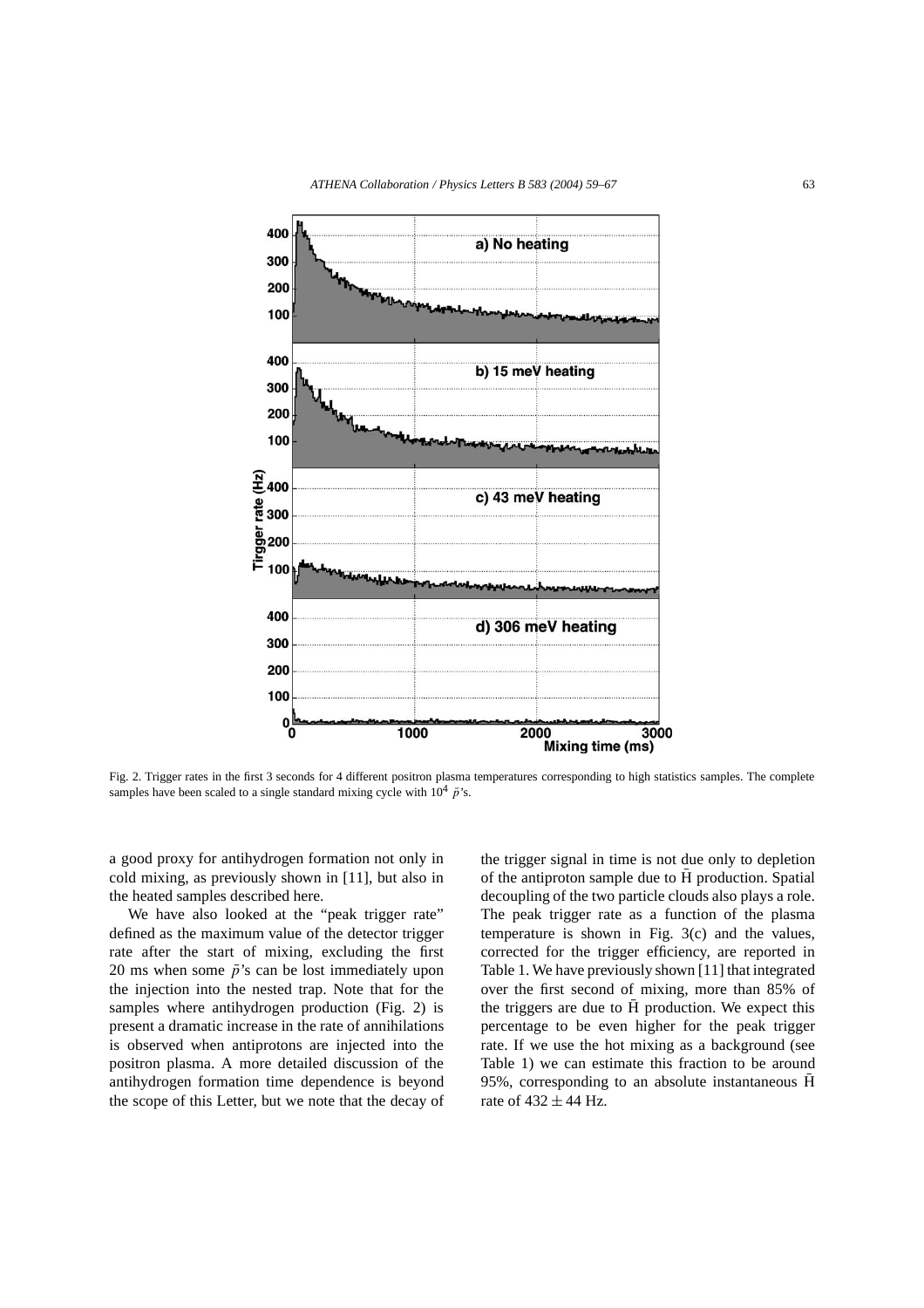

Fig. 3. Temperature dependence of  $\overline{H}$  production using different variables. All the quantities are normalized to the cold mixing sample. They are displayed as a function of the absolute positron plasma temperature assuming a cold mixing temperature of 15 K. (a) Opening angle excess for the high statistics samples, (b) number of triggers for all the samples (the *hot mixing* sample has been used as background, thus it is not shown), (c) peak trigger rate for the high statistics samples.

# **3. Discussion**

As indicated earlier, two processes have traditionally been expected to be relevant for formation of  $\overline{H}$  during mixing of  $\overline{p}$ 's and  $e^{+}$ 's. In the radiative process, a photon carries away the excess momentum and energy, and the formed atoms are strongly bound with typical principal quantum numbers *n <* 10  $(E_b > 136 \text{ meV})$ . In zero magnetic field the rate for this process is expected to scale approximately as  $T^{-0.63}$  [7]. In the three-body process, an additional positron carries away excess momentum and energy. Formation by this mechanism leads initially to weakly bound states with  $E_b \sim k_B T$  (1.3 meV at 15 K), that are easily ionized by collisions in the positron plasma. Some of these atoms will collisionally deexcite and become more tightly bound. The expected temperature dependence in an infinite positron plasma is  $T^{-9/2}$  for formation of states that are resilient to reionization [23]. The threshold, also called the "bottleneck", below which atoms will survive collisional ionization is  $E_b^{\text{th}}$  ∼ 4 $k_B T$  (5.2 meV at 15 K) [23].

We must first note that the three curves in Fig. 3 contain slightly different information. The opening angle excess is a definitive measurement of the total integrated antihydrogen production for the 180 s mixing cycle. The same is true of the total number of triggers after background subtraction. Both of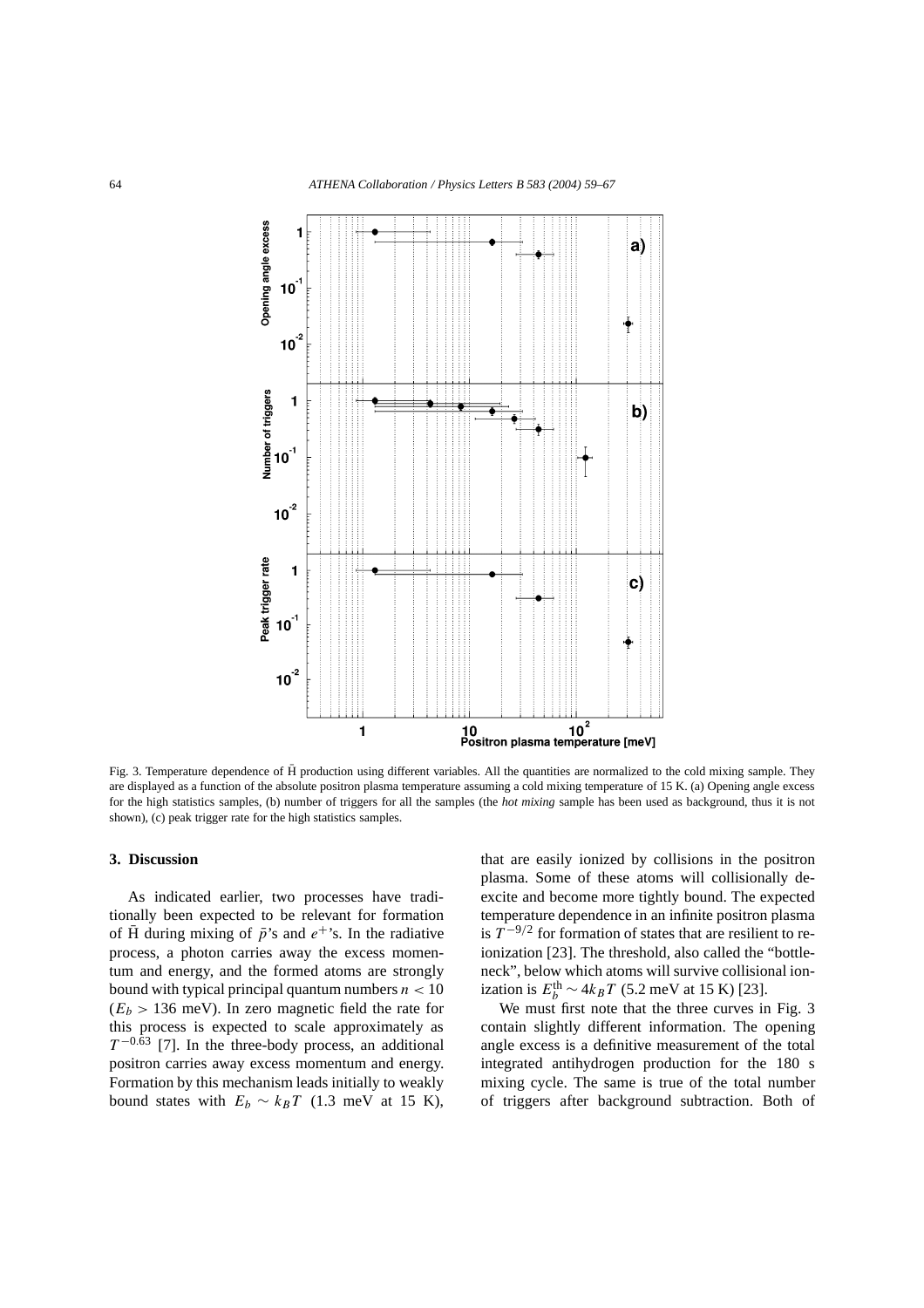these integrated plots are sensitive to effects such as spatial decoupling of the two particle clouds, and in that sense cannot be used as indications of instantaneous combination rate. The peak trigger rate is thus a "cleaner" measurement of the combination rate, reflecting the conditions of best overlap at the time when we believe that the antiprotons are closest to thermal equilibrium with the positrons.

We thus examine the peak trigger rates in Fig. 3(c) for compatibility with the predictions for the two production mechanisms. Several general features are evident. First, the antihydrogen production is observed to decrease with increased positron plasma temperature, as expected. (This effect was used in previous work to suppress the antihydrogen formation [1].) It is interesting to note that antihydrogen is clearly present for room temperature positrons. The second main feature is that the formation does not scale as a simple power law with the positron temperature. There is a clear turnover of the rate at low temperature. Furthermore, all attempts to fit the data with combinations of power laws, e.g., representing a mixture of two- and three-body processes, are unsuccessful. The presence of the latter is expected to be most pronounced at temperatures below  $\sim 10$  meV ( $\simeq 100$  K) [24]; the lower temperature data are however characterized by a leveling-off, rather than an increase. The naive scaling for the three-body reaction,  $T^{-9/2}$ , is clearly inconsistent with our data. It should be noted that collisional relaxation and finite transit time of the antiprotons through the positron plasma can lead to a different temperature scaling for the three-body reaction [7,25,26].

We have also considered whether the radiative reaction is the dominant process. The agreement of this model is reasonable, at least as far as the scaling with temperature is concerned. Even though a simple power law is not able to fully reproduce the behaviour of our data a best-fit power law to the peak trigger rate curve (Fig. 3(c)) yields a dependence of  $T^{-0.7\pm0.2}$ (compared to  $T^{-0.63}$  in [7]). We next consider a simple estimate of the absolute magnitude for the radiative process. Using the radiative combination cross section *σ*rad given in [5,27], summed over all the Rydberg states able to survive the field ionization and assuming a Maxwellian distribution for the positron plasma the radiative combination rate  $R_{rad}$  can be expressed as [24]

$$
R_{\rm rad} = N_{\bar{p}} n_{e^+} \left[ \frac{m}{2\pi k_B T} \right]^{3/2}
$$

$$
\times \int v \sigma_{\rm rad}(v) e^{-mv^2/2k_B T} d^3 v,
$$
 (1)

where *m* is the reduced mass, *v* is the modulus of the relative velocity between  $\bar{p}$ 's and  $e^{+}$ 's,  $N_{\bar{p}}$  the total number of  $\bar{p}$ ,  $n_{e^+}$  the positron plasma density and  $d^3v = 4\pi v^2 dv$  in the case of pure isotropy. Following our simple assumptions, the peak trigger rate should be comparable to  $R_{rad}$ . Given a temperature of 15 K, and assuming complete overlap between the two particle clouds, we calculated an antihydrogen production rate due to radiative combination in the ATHENA conditions of about 40 Hz for 10000  $\bar{p}$ 's and 1.7  $\times$  $10^8$  cm<sup>-3</sup> positron plasma density. If we compare this value with our measured value of  $432 \pm 44$  Hz we clearly see that the experimental result is one order of magnitude higher. In other words the absolute measured production rate is not obviously compatible with a simple radiative calculation. Note that any possible effects of the magnetic field are not taken into account in the simple calculation above.

The dynamics of the antihydrogen formation and transport to the walls is intricate. In addition to the processes mentioned above, radiative and three-body combination into well-defined quantum states, the particles in a strong magnetic field may also form weakly bound, "guiding center" atoms [23]. Any weakly-bound antihydrogen atoms formed may be ionized by collisions in the plasma or by the electric fields of the trap or the positron plasma itself. The atoms formed in an excited state will tend to decay towards the ground state and become stabilized against ionization. The detectable antihydrogen flux is thus determined by the competition of the formation/decay chain with the ionization processes.

For all of our detection schemes, the antihydrogen atoms must drift to the wall and annihilate there. The antiatoms must pass the combined fields of the positron plasma and the nested trap without being ionized. Roughly speaking, loosely bound atoms will be ionized by electric fields greater than  $F =$  $(E_b/0.38 \text{ meV})^2$  [28], where  $E_b$  is their binding energy in meV and  $F$  is expressed in  $V \text{ cm}^{-1}$ . The peak electric field may be calculated from the positron plasma measurements and the known electrode configuration, and lies between 40 and 60 V cm<sup>-1</sup> depending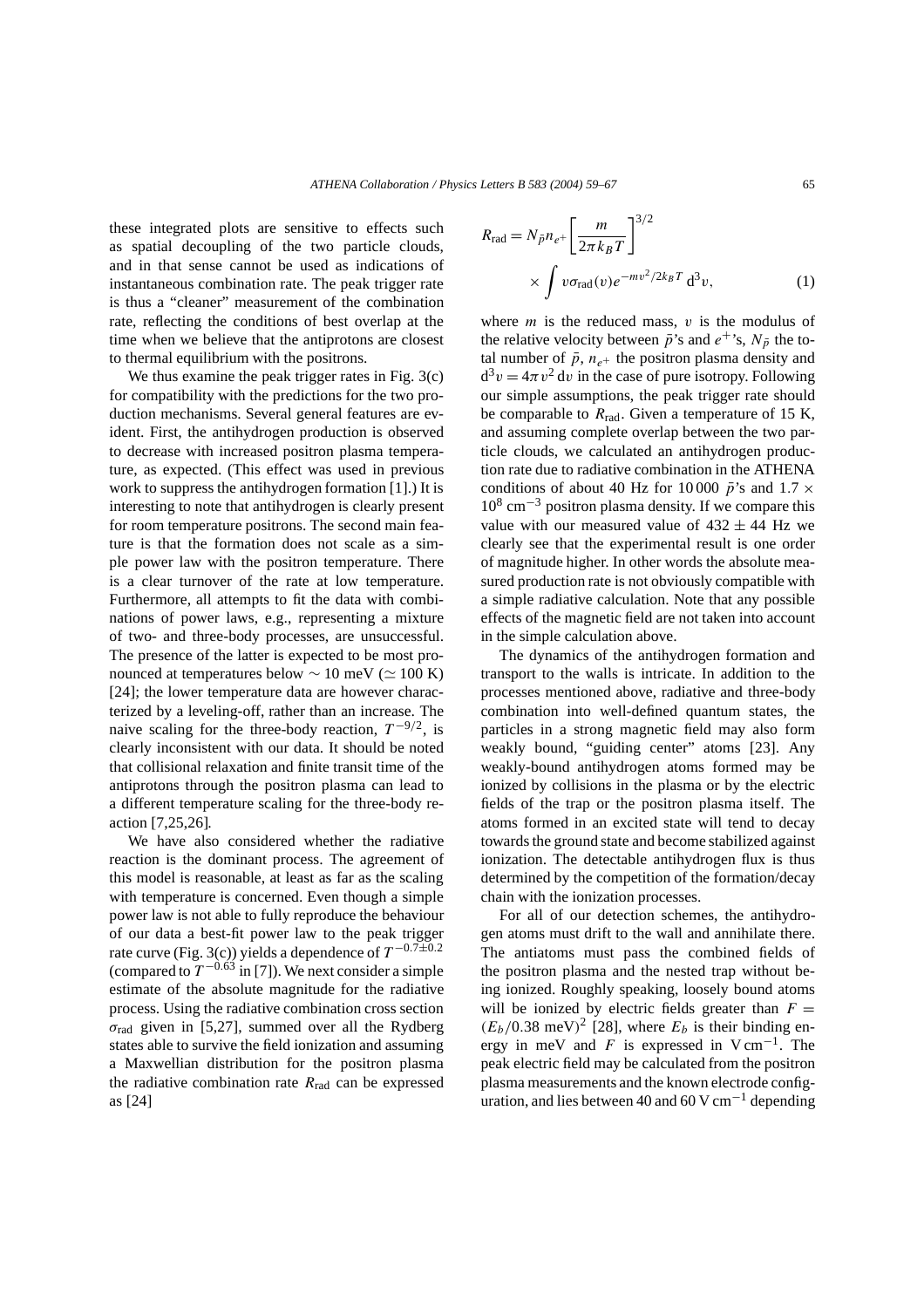on the drift direction of the antiatom. In our apparatus the escaping atoms must thus have  $E_b > 2.4$  meV to be able to reach the wall.

The turnover in the production rate at low temperature is not yet understood. There is a minimum velocity scale associated with the positron plasma rotation, but this velocity is radius-dependent and even the maximum (about  $10^4$  m s<sup>-1</sup>) is too small to explain the position of the observed turnover. This turnover may be associated with the complex equilibrium between formation and ionization processes, although experimental uncertainty in the measured temperature change may also be important.

### **4. Conclusions**

Summarizing, the temperature dependence of the antihydrogen production has been studied for the first time. A clear decrease of the antihydrogen production with the positron plasma temperature has been seen, but a simple power law scaling does not fit the data. The naive three-body temperature dependence  $(T^{-9/2})$  is not consistent with our data and the expected predominance of this mechanism below  $\sim$  100 K is not supported by the leveling-off at low temperatures. The fall-off in antihydrogen production is slow enough that it is still measurable at room temperature in the ATHENA apparatus. This observation, coupled with the behavior at high temperature, suggests that the radiative mechanism cannot be completely excluded in ATHENA, leading to antiatomic states that are more tightly bound than those observable using field ionization techniques. Nevertheless the radiative  $\overline{H}$  production rate prediction is not obviously compatible with our measurement, the former being an order of magnitude lower.

Theoretical guidance is necessary for further progress in understanding the complex interplay of production and ionization processes in ATHENA. The effect of the magnetic field, the polarization of the positron plasma by the injected antiprotons, and the role of guiding center atoms need to be considered in detail in order to fill in the picture. Simulation of the dynamics of antiproton slowing and combination processes is certainly needed for the conditions of our experiment. Simulations are in progress that suggest that the finite transit time of the antiprotons through

the positron plasma plays an important role for three body processes [26]. The experimental challenges that emerge from our study include precise determination of the positron temperature and density, determination of the spatial overlap of the positron and antiproton clouds, and analysis of the detailed time-dependent dynamics of the positron–antiproton interaction. The current inability to diagnose tightly bound states is also a barrier to understanding, highlighting the desirability of studying laser interactions with antiatoms at the earliest possible time.

The unique positron plasma diagnostics and control developed for ATHENA have made measurements of antihydrogen production as a function of positron plasma temperature possible. The detection mechanism employed in ATHENA also offers a first look into the dynamical time development of the combination process. The promise of understanding and, perhaps more importantly, controlling this complex process with a view towards trapping of neutral antihydrogen is now within experimental reach.

#### **Acknowledgements**

This work was supported by the following agencies: Istituto Nazionale di Fisica Nucleare (Italy), Conselho Nacional de Pesquisa e Desenvolvimento (CNPq), Fundacao de Amparo a Pesquisa do Estado do Rio de Janeiro (FAPERJ) e Fundacao CCMN/UFRJ (Brazil), Grant-in-Aid for Creative Basic Research of Monbukagakusho (Japan), the Swiss National Science Foundation, the Danish Natural Science Research Council, the UK Engineering and Physical Sciences Research Council.

### **References**

- [1] M. Amoretti, et al., Nature 419 (2002) 456.
- [2] G. Gabrielse, et al., Phys. Rev. Lett. 89 (2002) 213401.
- [3] G. Gabrielse, et al., Phys. Lett. A 129 (1988) 38.
- [4] M.H. Holzscheiter, M. Charlton, Rep. Prog. Phys. 62 (1999) 1.
- [5] H.A. Bethe, E.E. Salpeter, Quantum Mechanics of One- and Two-Electron Systems, Springer, Berlin, 1957.
- [6] P. Mansback, J.C. Keck, Phys. Rev. 181 (1969) 275.
- [7] J. Stevefelt, J. Boulmer, J.-F. Delpech, Phys. Rev. A 12 (1975) 1246.
- [8] M. Niering, et al., Phys. Rev. Lett. 84 (2000) 5496.
- [9] C.L. Cesar, et al., Phys. Rev. Lett. 77 (1996) 255.